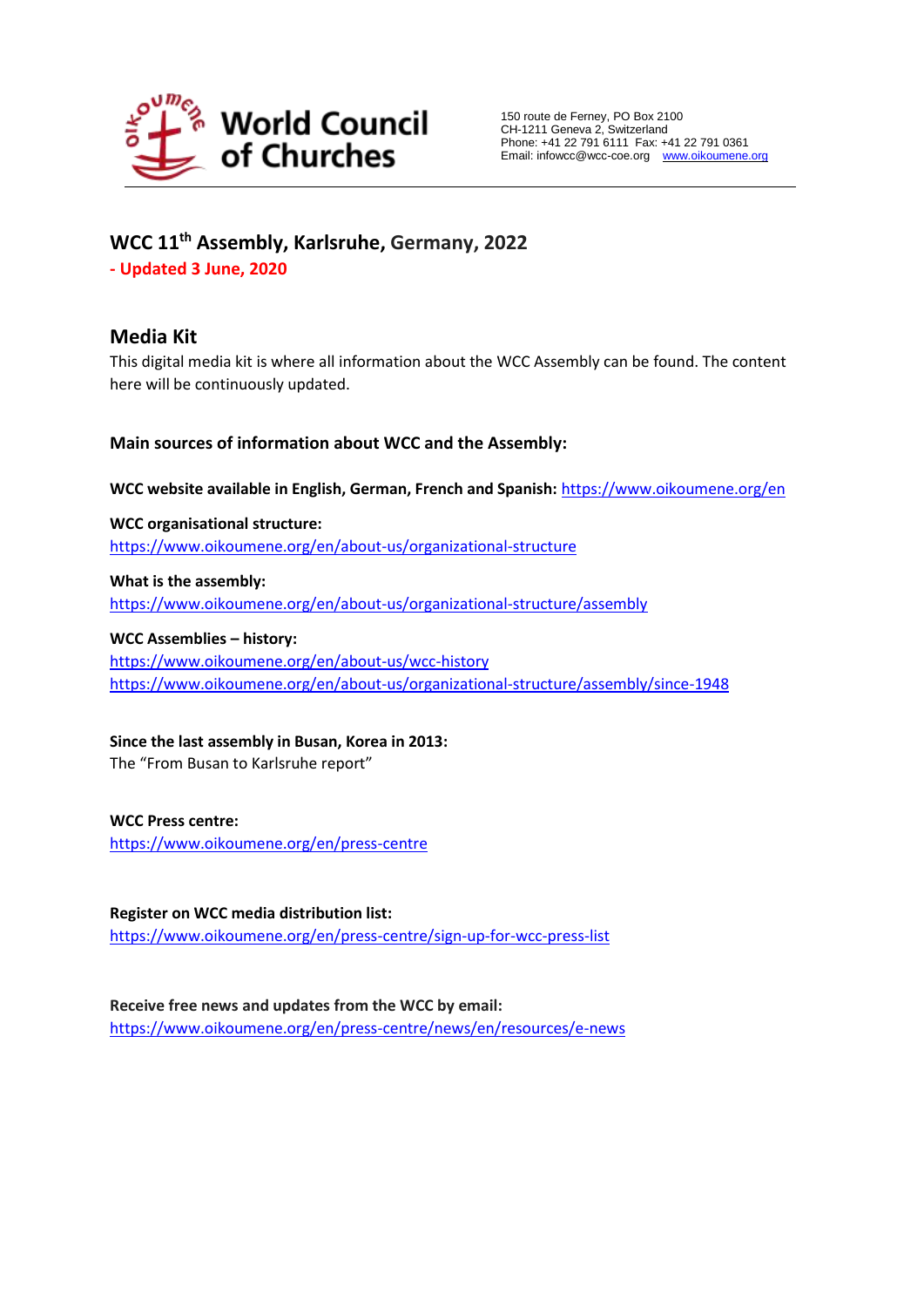## **WCC news releases about the assembly:**

[Plans for 11th WCC Assembly build excitement across the globe](https://www.oikoumene.org/en/press-centre/news/plans-for-11th-wcc-assembly-build-excitement-across-the-globe-1)

[Young songwriters invited to shine for WCC 11th Assembly](https://www.oikoumene.org/en/press-centre/news/young-songwriters-invited-to-shine-for-wcc-11th-assembly)

[WCC Assembly Planning Committee meets in Karlsruhe with focus on youth, spiritual life](https://www.oikoumene.org/en/press-centre/news/wcc-assembly-planning-committee-meets-in-karlsruhe-with-focus-on-youth-spiritual-life)

[Two candidates nominated for](https://www.oikoumene.org/en/press-centre/news/two-candidates-nominated-for-wcc-general-secretary-2) WCC general secretary

Council of Christian Churches in [Germany declares](https://www.oikoumene.org/en/press-centre/news/council-of-christian-churches-in-germany-declares-2021-year-of-ecumenism-1) 2021 "Year of Ecumenism"

Preparation [underway, as](https://www.oikoumene.org/en/press-centre/news/preparation-underway-as-karlsruhe-makes-ready-to-receive-wcc-11th-assembly) Karlsruhe makes ready to receive WCC 11<sup>th</sup> Assembly

WCC staff [looks ahead to](https://www.oikoumene.org/en/press-centre/news/wcc-staff-looks-ahead-to-2021-assembly) 2021 Assembly

WCC-Executive Committee convening at [Bossey Ecumenical Institute](https://www.oikoumene.org/en/press-centre/news/wcc-executive-committee-convening-at-bossey-ecumenical-institute)

WCC planning committee:  $11<sup>th</sup>$  Assembly in 2021 "Christ's love moves the world to reconciliation and [unity](https://www.oikoumene.org/en/press-centre/news/wcc-planning-committee-11th-assembly-in-2021-christs-love-moves-the-world-to-reconciliation-and-unity)

[WCC Assembly Planning Committee meets in Cyprus](https://www.oikoumene.org/en/press-centre/news/wcc-assembly-planning-committee-meets-in-cyprus)

[WCC general secretary](https://www.oikoumene.org/en/press-centre/news/wcc-general-secretary-reflects-on-the-ecumenical-movement-of-love) reflects on the ecumenical movement of Love

WCC releases theme for 11<sup>th</sup> Assembly: "Christ's love [moves the world to](https://www.oikoumene.org/en/press-centre/news/wcc-releases-theme-for-11th-assembly-christs-love-moves-the-world-to-reconciliation-and-unity) reconciliation and unity"

[WCC 2021](https://www.oikoumene.org/en/press-centre/news/wcc-2021-assembly-set-for-germany) Assembly set for Germany

#### **Photos:**

Downloadable photos available free of charge at:<https://oikoumene.photoshelter.com/index>

### **Social media:**

Follow WCC on social media at:



Please include **@oikoumene** and / or **#WCC** in your tweets! [www.twitter.com/oikoumene](http://www.twitter.com/oikoumene) Like us at [www.facebook.com/WorldCouncilofChurches](http://www.facebook.com/WorldCouncilofChurches) and join the **"Friends of the WCC"** group! Please tag **@WorldCouncilofChurches** and / or **#WorldCouncilofChurches** on Instagram! [www.instagram.com/worldcouncilofchurches](http://www.instagram.com/worldcouncilofchurches)

Receive **WCC news** by email! Sign up at [www.oikoumene.org/e-news](http://www.oikoumene.org/e-news)

## **Practical information:**

The WCC 11th Assembly 2022 will be held in Karlsruhe Germany. More detailed information about dates, venues, etc. will follow as soon as it is available.

### **Media accreditation to the 2022 WCC Assembly:**

Access to media events at the assembly require media accreditation. Application form will be available for downloading and sent to all media in due time.